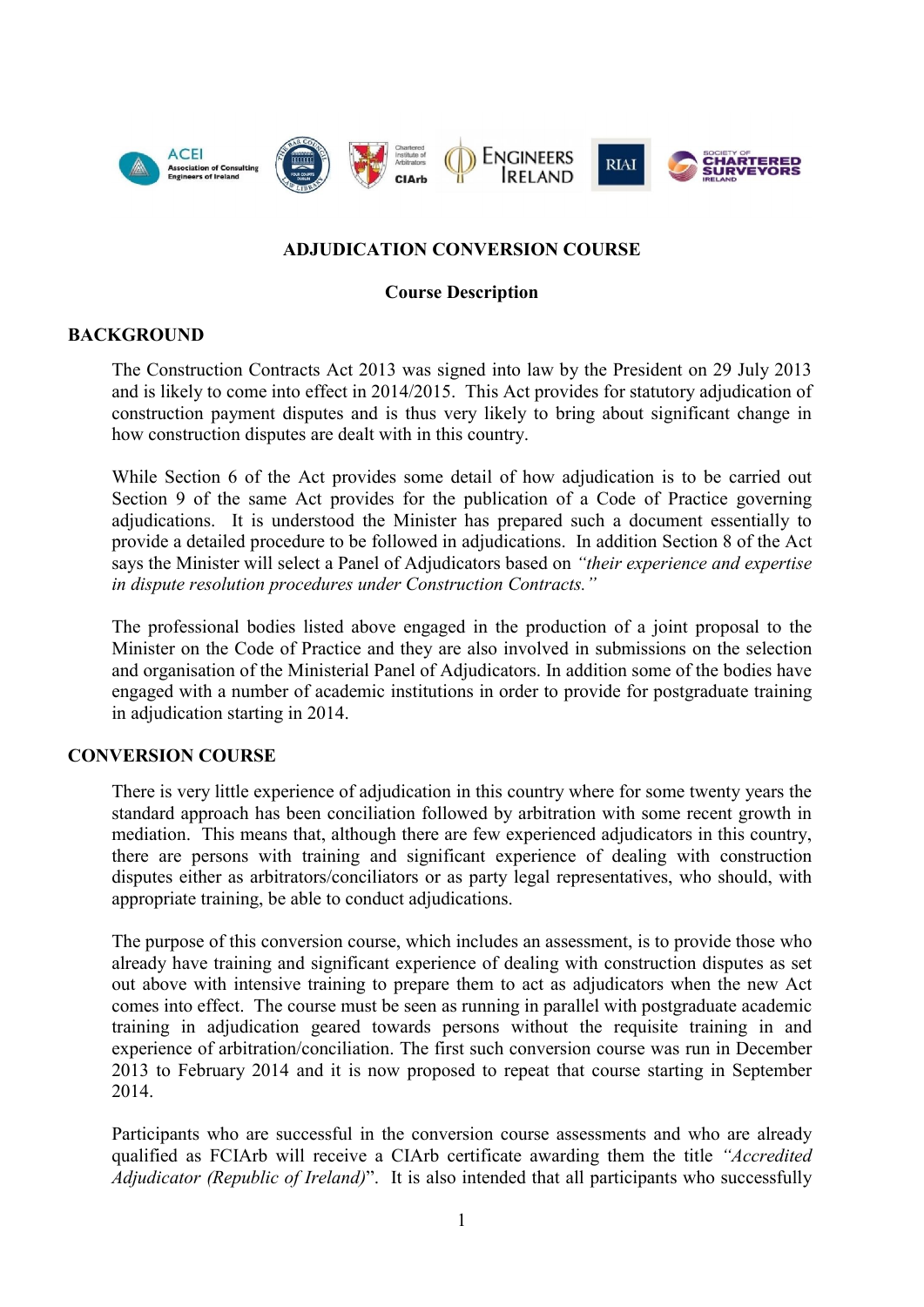pass the course should be suitable for inclusion in the Ministerial Panel of Adjudicators as provided for in Section 8 of the Construction Contracts Act 2013. However, since the criteria for inclusion in the ministerial panel have not yet been established, successful completion of this conversion course is no guarantee of inclusion on such a panel; equally the Ministerial criteria may not require successful attendance at such a course.

#### **ADMISSION TO COURSE**

Admission to the conversion course will be limited to those applicants who satisfy the following criteria:

- Satisfy the requirements of section  $8(6)$  of the Act.
- $\bullet$  Have a minimum of ten years' experience, after admission to one of the section 8(6) professional bodies, in dealing with Construction Contracts.
- Have a good working knowledge of the Forms of Contract used in the Irish Construction Industry, including the Suite of Public Works Contracts published by the Department of Public Expenditure & Reform.
- Have a postgraduate qualification in Legal Studies, preferably related to Dispute Resolution, and including the Law of Contract, Tort and Evidence. (The Diploma in Arbitration awarded by UCD and Diploma Course in Construction Law and Contract Administration awarded by TCD are examples of such recognised postgraduate qualifications). Qualified Barristers and Solicitors will be deemed to satisfy this requirement.
- Be FCIArb, or as an alternative, satisfy all the requirements for that qualification or be a practising Solicitor or Barrister with significant experience of construction disputes.
- Be able to demonstrate a capacity to deal with and manage construction disputes referred to arbitration/conciliation and to produce clearly written reasoned determinations which are compelling and cogent. It is for applicants to establish this and in order to do so will forward with their application samples of such determinations made by them (all suitably redacted to protect the parties) for consideration by the Course Admittance Panel. Construction lawyers may establish this by the provision, in redacted form, of appropriate submissions or pleadings drafted by them.

Applicants to attend the course will be assessed by a panel comprised of Peter Aeberli, the Course Director, Tim Bouchier-Hayes, the Assistant Course Director, Ciaran Fahy, the Chairman of the Dispute Resolution Board at Engineers Ireland and former Chairman of the CIArb Irish Branch, and Mark Sanfey SC, Chairman of the Construction Bar Association. Applications will be assessed on a merit basis and applicants who do not meet the required criteria will not be admitted as they would be unlikely to benefit from the course and pass the assessments. An unsuccessful applicant may appeal, subject to payment of a fee of  $\epsilon$ 200 refundable in the event of success. That appeal will be decided by Anthony Hussey who is a member of the ADR Committee of the Law Society and of the Dispute Resolution Board at Engineers Ireland.

#### **RUNNING OF THE COURSE**

Details of the course content, structure and programme as prepared by the Course Director are provided to applicants via a link at the end of this document. The conversion course will run over four weekends with the first two allocated to training while the final one will be an assessment, comprising three components: a written assessment, a workshop assessment and